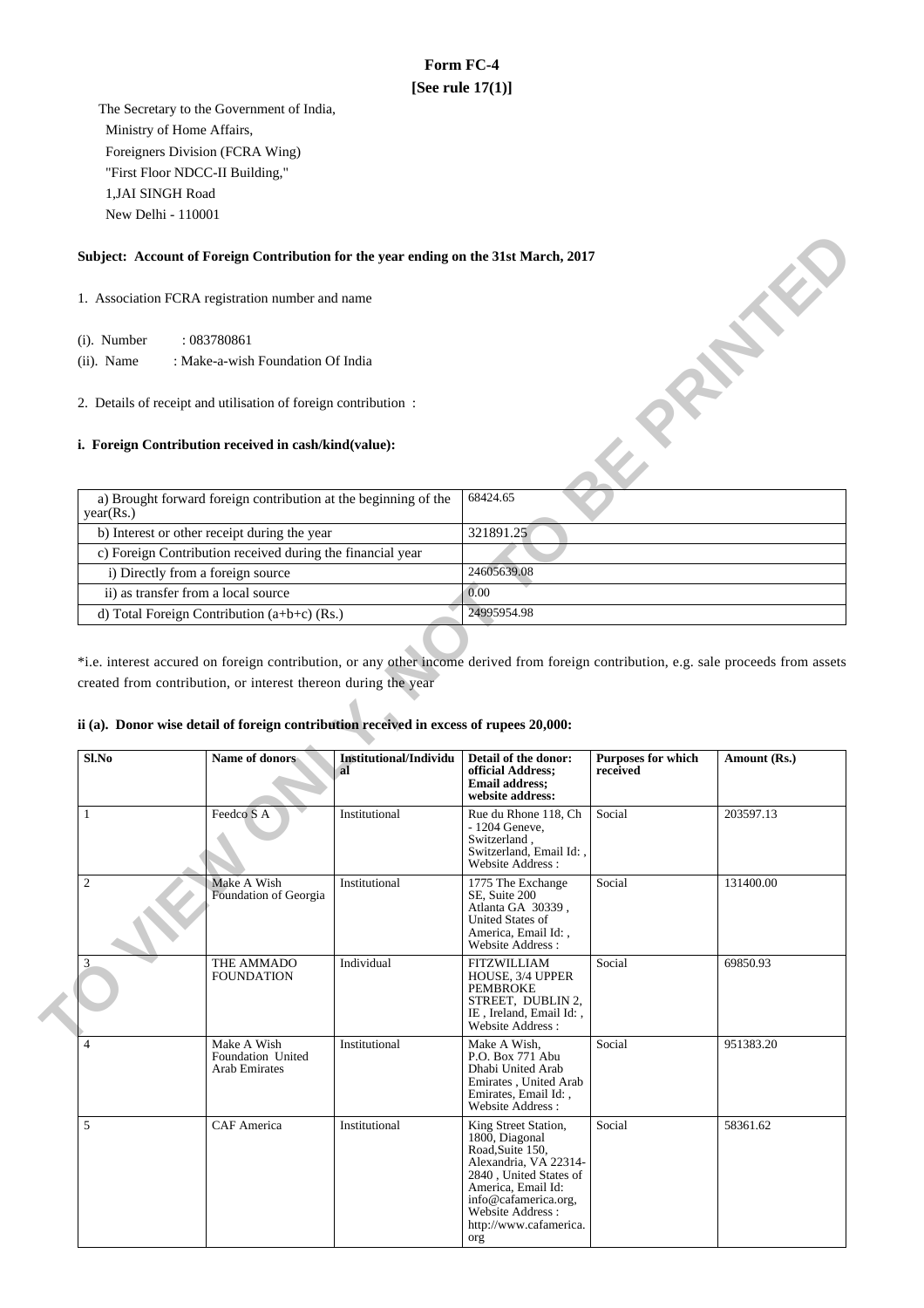| Sl.No                                         | Name of donors                                                                                                                                                                                                                                                                  | Institutional/Individu<br>al | Detail of the donor:<br>official Address;<br><b>Email address;</b><br>website address:                                                                                                                               | <b>Purposes for which</b><br>received | Amount (Rs.) |
|-----------------------------------------------|---------------------------------------------------------------------------------------------------------------------------------------------------------------------------------------------------------------------------------------------------------------------------------|------------------------------|----------------------------------------------------------------------------------------------------------------------------------------------------------------------------------------------------------------------|---------------------------------------|--------------|
| 6                                             | United Way of<br>Mumbai                                                                                                                                                                                                                                                         | Institutional                | 309, Nirman Kendra,<br>Famous Studio Lane,<br>Dr E moses Road.<br>Mahalaxmi Estate,<br>Mumbai 400011,<br>India, Email Id:<br>scmm@unitedwaymum<br>bai.org, Website<br>Address:<br>http://www.unitedway<br>mumbai.org | Social                                | 826318.54    |
| $\overline{7}$                                | Make A Wish<br><b>Foundation Illinois</b>                                                                                                                                                                                                                                       | Institutional                | Make A Wish<br><b>Foundation Illinois</b><br>640 N LA SALLE DR<br>STE 289 CHICAGO IL<br>60610-3783, United<br>States of America,<br>Email Id:, Website<br>Address:                                                   | Social                                | 158003.85    |
| 8                                             | Make A Wish<br>International                                                                                                                                                                                                                                                    | Institutional                | 4742 North, 24th Street,<br>Suite 400, Phoenix AZ<br>85016, United States<br>of America, Email Id:<br>mmundt@worldwish.or<br>g, Website Address:<br>http://www.worldwish.<br>org                                     | Social                                | 21897552.34  |
| 9                                             | Lubrizol Advanced<br>Materials India Pvt Ltd                                                                                                                                                                                                                                    | Institutional                | 6th 7th 9th Floor Mehta<br>Industrial Estate LBS<br>Marg Vikhroli W<br>Mumbai 400079,<br>India, Email Id:<br>Mittal.Shah@lubrizol.c<br>om, Website Address :<br>http://www.lubrizol.co<br>m                          | Social                                | 280044.00    |
|                                               | (b). Cumulative purpose-wise amount of all foreign contribution donation received :                                                                                                                                                                                             |                              |                                                                                                                                                                                                                      |                                       |              |
| $Sl$ .No                                      |                                                                                                                                                                                                                                                                                 | <b>Purpose</b>               |                                                                                                                                                                                                                      | Amount                                |              |
| 1                                             |                                                                                                                                                                                                                                                                                 | Social                       |                                                                                                                                                                                                                      | 24605639.08                           |              |
|                                               | (iii). Details of Utilization of foreign contribution:<br>a. Total Utilization* for projects as per aims and                                                                                                                                                                    | 15234357.00                  |                                                                                                                                                                                                                      |                                       |              |
| 5, FCRA 2011 (Rs.)                            | objectives of the association (Rs.)<br>b. Total Administrative Exprenses as provided in Rule                                                                                                                                                                                    | 1883288.68                   |                                                                                                                                                                                                                      |                                       |              |
|                                               | c. Total invested in term deposits(Rs.)                                                                                                                                                                                                                                         | 7500000.00                   |                                                                                                                                                                                                                      |                                       |              |
|                                               | Total Purchase of fresh assets(Rs.)                                                                                                                                                                                                                                             | 0.00                         |                                                                                                                                                                                                                      |                                       |              |
| Total utilzation in the year(Rs.) $(a+b+c+d)$ |                                                                                                                                                                                                                                                                                 | 17117645.68                  |                                                                                                                                                                                                                      |                                       |              |
|                                               | * It is affirmed that the utilisation of foreign contribution is not in contravention of the provisions contained in proviso to Sction 9(e) and<br>Section $12(4)(f)$ of the Act which states that the acceptance of foreign contribution is not likely to affect prejudically. |                              |                                                                                                                                                                                                                      |                                       |              |
|                                               | (A) the soverignty and integrity of india; or.<br>(B) the security, strategic, scientific or echnomic interest of the state; or                                                                                                                                                 |                              |                                                                                                                                                                                                                      |                                       |              |
|                                               | (C) the public interest; or                                                                                                                                                                                                                                                     |                              |                                                                                                                                                                                                                      |                                       |              |

| Sl.No | <b>Purpose</b> | Amount      |
|-------|----------------|-------------|
|       | Social         | 24605639.08 |

## **(iii). Details of Utilization of foreign contribution:**

| a. Total Utilization* for projects as per aims and<br>objectives of the association (Rs.) | 15234357.00 |
|-------------------------------------------------------------------------------------------|-------------|
| b. Total Administrative Exprenses as provided in Rule<br>5, FCRA 2011 (Rs.)               | 1883288.68  |
| c. Total invested in term deposits $(Rs.)$                                                | 7500000.00  |
| Total Purchase of fresh assets (Rs.)                                                      | 0.00        |
| Total utilization in the year(Rs.) $(a+b+c+d)$                                            | 17117645.68 |

(D) freedom or fairness of election to any legistature; or

(E) friendly relations with any foreign state; or

(F) harmony between religious, racial, social, lingusitic or relgional groups, castes or communities